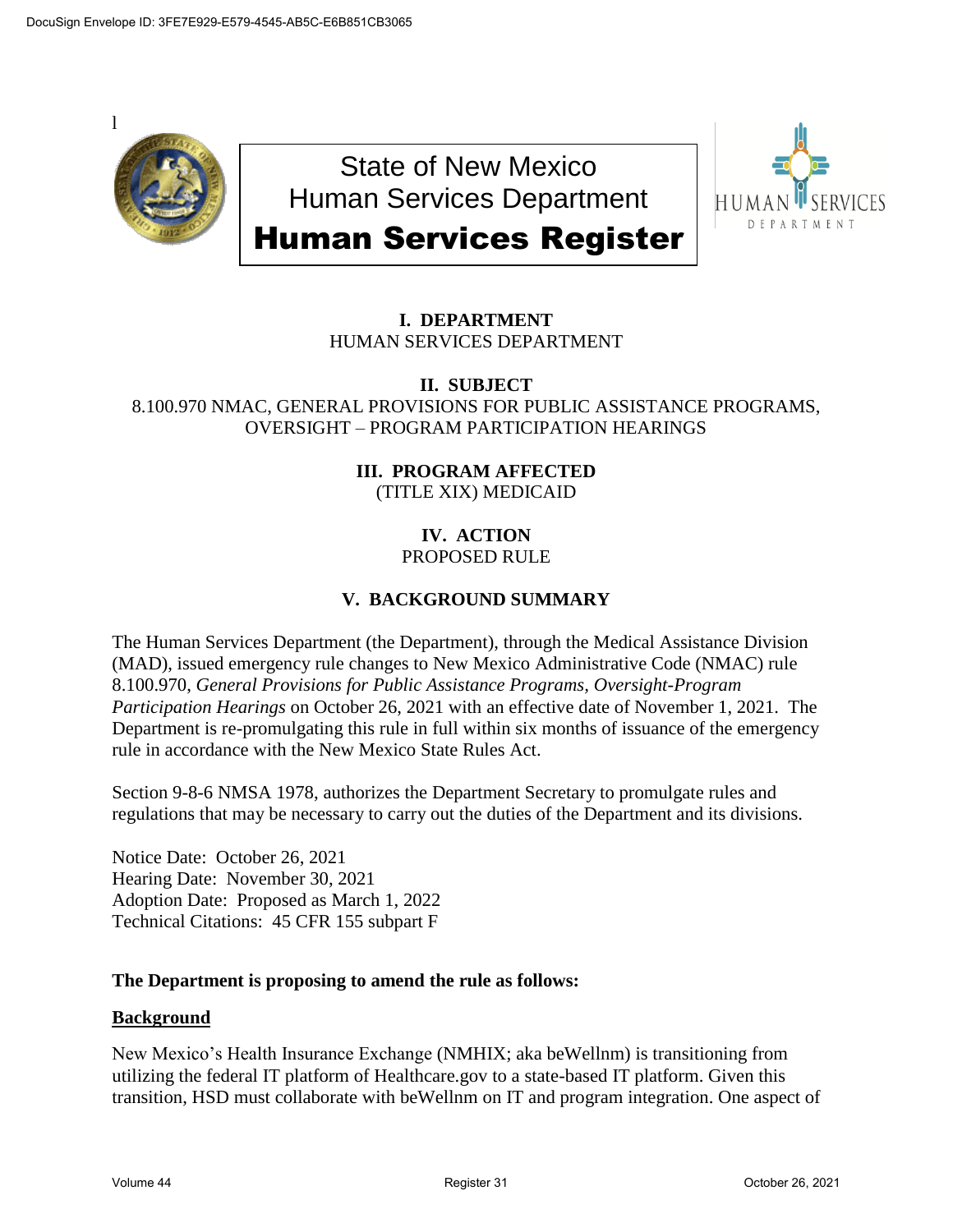program integration pertains to appeals rights for adverse actions impacting an enrollee's eligibility for qualified health plans through NMHIX, federal tax credits and cost-sharing reductions, and other issues pertaining to NMHIX coverage. While using the federal Healthcare.gov platform, NMHIX has been working with the federal government on such appeals, when necessary. With the move to a state-based platform, NMHIX has requested that HSD take on the role of providing first tier appeals of adverse actions by enrollees. Thus, HSD must promulgate rules pertinent to providing those appeals for NMHIX enrollees or potential enrollees.

## **The Department is proposing to amend the rule as follows:**

# **8.100.970 – NMAC-General Provisions for Public Assistance Programs – Oversight-Program Participation Hearings.**

This rule is being updated to integrate functions of providing first tier appeals for New Mexicans purchasing coverage through New Mexico's Health Insurance Exchange (NMHIX; aka beWellnm).

# **VI. RULE**

This proposed rule change will be contained in 8.100.970 NMAC, *General Provisions for Public Assistance Programs, Oversight-Program Participation Hearings*. This register and the proposed rule are available on the HSD website at:

https://www.hsd.state.nm.us/lookingforinformation/registers/ and

https://www.hsd.state.nm.us/public-information-and-communications/opportunity-for-public-

comment/public-notices-proposed-waiver-changes-and-opportunities-to-comment/comment-period-open/. If you do not have internet access, a copy of the proposed register and rule may be requested by contacting MAD at (505) 827-1337.

### **VII. EFFECTIVE DATE**

The Department proposes to implement this rule effective March 1, 2022.

# **VIII. PUBLIC HEARING**

A public hearing to receive testimony on this proposed rule will be held **via conference call** on November 30, 2021 at 10:00 a.m., Mountain Time (MT). **Conference phone number: 1-800- 747-5150. Access Code: 2284263.**

If you are a person with a disability and you require this information in an alternative format or require a special accommodation to participate in the public hearing, please contact the MAD in Santa Fe at (505) 827-1337. The Department requests at least 10 working days advance notice to provide requested alternative formats and special accommodations.

Copies of all comments will be made available by MAD upon request by providing copies directly to a requestor or by making them available on the MAD website or at a location within the county of the requestor.